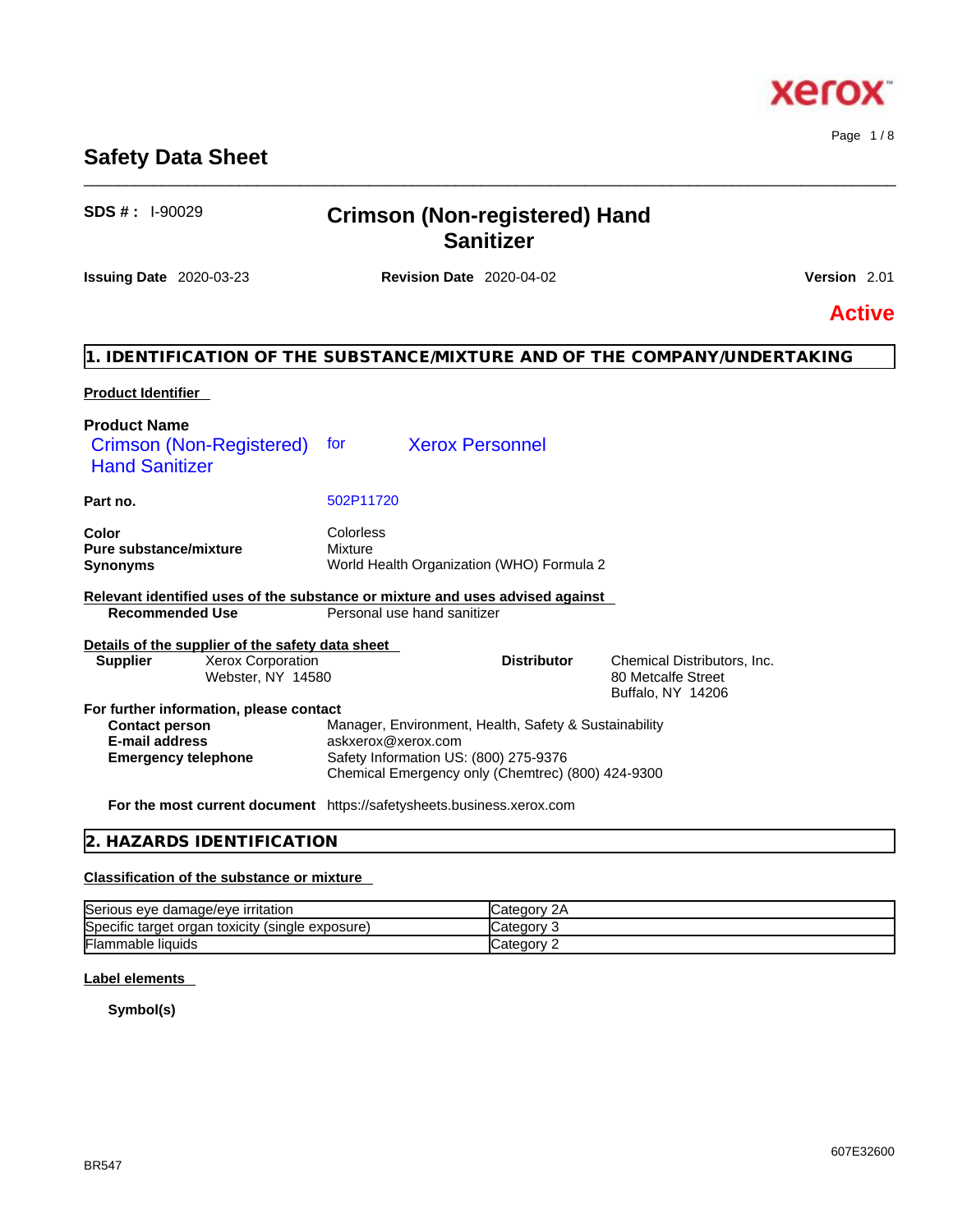# \_\_\_\_\_\_\_\_\_\_\_\_\_\_\_\_\_\_\_\_\_\_\_\_\_\_\_\_\_\_\_\_\_\_\_\_\_\_\_\_\_\_\_\_\_\_\_\_\_\_\_\_\_\_\_\_\_\_\_\_\_\_\_\_\_\_\_\_\_\_\_\_\_\_\_\_\_\_\_\_\_\_\_\_\_\_\_\_\_\_\_\_\_\_ **SDS # :** I-90029 **Crimson (Non-registered) Hand Sanitizer** Page 2 / 8

X.

**Xero** 

| <b>Signal Word</b>              | Danger                                                                                                                                                                                                                                                                                                                                                                                                                                                                                                                                                                                                                                                                                                                                                                                                                                                                                                                                                                                                                                                                                                                                                                                                                                                                                                                                 |
|---------------------------------|----------------------------------------------------------------------------------------------------------------------------------------------------------------------------------------------------------------------------------------------------------------------------------------------------------------------------------------------------------------------------------------------------------------------------------------------------------------------------------------------------------------------------------------------------------------------------------------------------------------------------------------------------------------------------------------------------------------------------------------------------------------------------------------------------------------------------------------------------------------------------------------------------------------------------------------------------------------------------------------------------------------------------------------------------------------------------------------------------------------------------------------------------------------------------------------------------------------------------------------------------------------------------------------------------------------------------------------|
| <b>Hazard Statements</b>        | H224 - Extremely flammable liquid and vapor<br>H319 - Causes serious eye irritation<br>H336 - May cause drowsiness and dizziness                                                                                                                                                                                                                                                                                                                                                                                                                                                                                                                                                                                                                                                                                                                                                                                                                                                                                                                                                                                                                                                                                                                                                                                                       |
| <b>Precautionary Statements</b> | P210 - Keep away from heat/sparks/open flames/hot surfaces. - No smoking<br>P102 - Keep out of reach of children<br>P233 - Keep container tightly closed<br>P240 - Ground/Bond container and receiving equipment<br>P241 - Use explosion-proof electrical/ ventilating/ lighting/ equipment<br>P242 - Use only non-sparking tools<br>P243 - Take precautionary measures against static discharge<br>P261 - Avoid breathing dust/fume/gas/mist/vapors/spray<br>P271 - Use only outdoors or in a well-ventilated area<br>P280 - Wear protective gloves/protective clothing/eye protection/face protection<br>P304 + P340 - IF INHALED: Remove victim to fresh air and keep at rest in a position<br>comfortable for breathing<br>P305 + P351 + P338 - IF IN EYES: Rinse cautiously with water for several minutes.<br>Remove contact lenses, if present and easy to do. Continue rinsing<br>P312 - Call a POISON CENTER or doctor/physician if you feel unwell<br>P337 + P313 - If eye irritation persists: Get medical advice/attention<br>P370 + P378 - In case of fire: Use dry sand, dry chemical or alcohol-resistant foam for<br>extinction<br>P403 + P233 - Store in a well-ventilated place. Keep container tightly closed<br>P405 - Store locked up<br>P501 - Dispose of contents/container to an approved waste disposal plant |

#### **Other hazards**

May be harmful by inhalation, ingestion, or skin absorption May be harmful if swallowed

#### **Special Note**

The recommendations made on this SDS apply to the material as supplied in personal use containers. Recommendations for large quantities of this material are available upon request.

# **3. COMPOSITION/INFORMATION ON INGREDIENTS**

#### **Mixtures**

| <b>Chemical Name</b> | <b>CAS No.</b> | Weight %  | <b>Classification (Reg.</b><br>1272/2008)   | <b>Hazard Statements</b>                 |
|----------------------|----------------|-----------|---------------------------------------------|------------------------------------------|
| Isopropyl alcohol    | 67-63-0        | 70-80     | Flam. Lig. 2<br>Eye Irrit. 2<br>STOT SE 3   | H <sub>225</sub><br>H319<br>H335<br>H336 |
| Water                | 7732-18-5      | $20 - 25$ | $\sim$                                      | $\overline{\phantom{m}}$                 |
| Glycerol             | $56 - 81 - 5$  | $1 - 3$   | $\sim$ $\sim$                               | $\sim$ $\sim$                            |
| Hydrogen peroxide    | 7722-84-1      | $0 - 1$   | Acute Tox, 4<br>Skin Corr, 1A<br>Ox. Lig. 1 | H302<br>H314<br>H <sub>271</sub>         |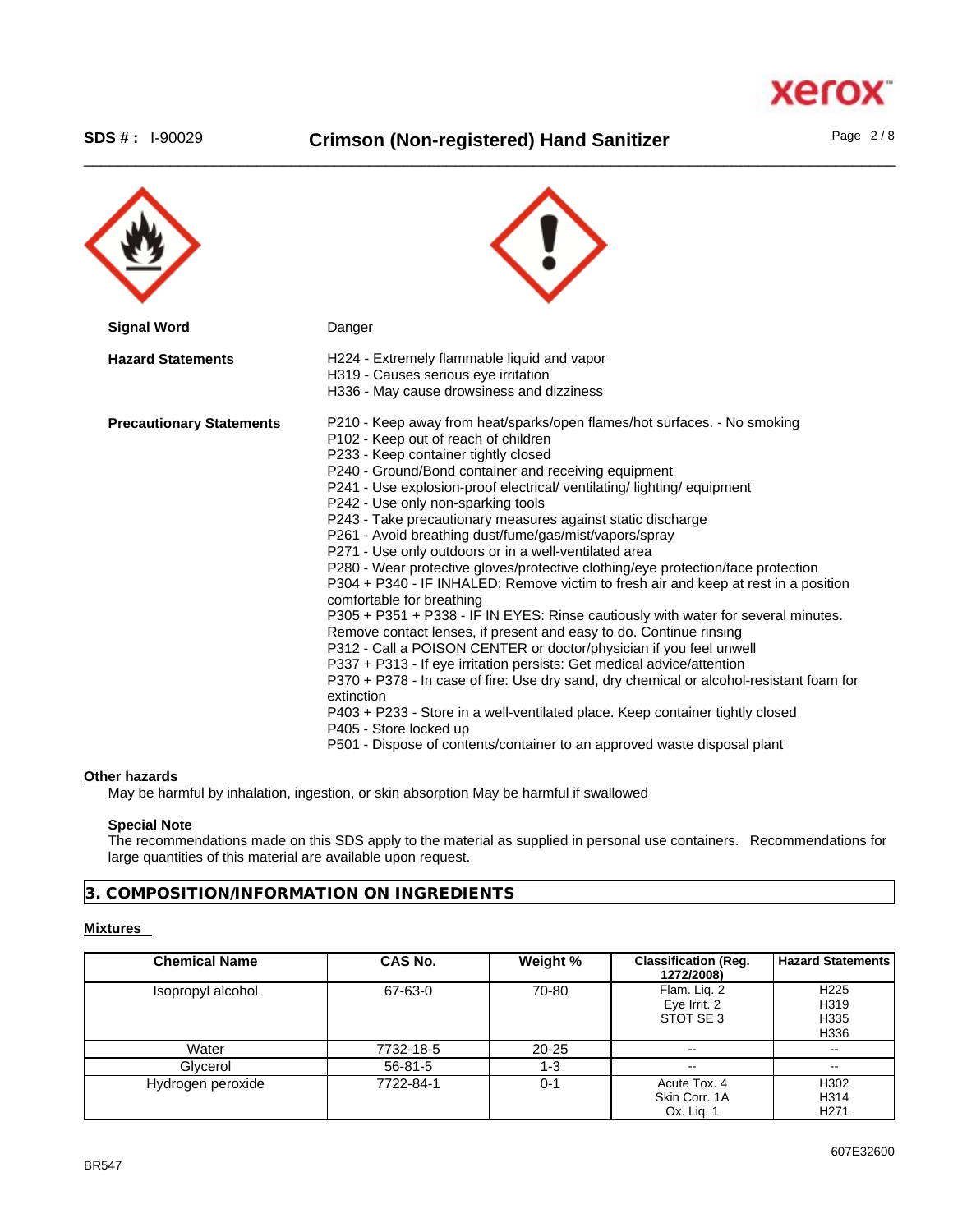"--" indicates no classification or hazard statements apply.

# **4. FIRST AID MEASURES**

| Description of first-aid measures<br><b>General advice</b><br>Eye contact<br><b>Skin contact</b><br><b>Inhalation</b><br>Ingestion          | IN CASE OF SERIOUS OR PERSISTENT CONDITIONS, CALL A DOCTOR OR<br><b>EMERGENCY MEDICAL CARE.</b><br>Rinse thoroughly with plenty of water for at least 15 minutes and consult a physician<br>None under normal use<br>None under normal use<br>Do NOT induce vomiting, Rinse mouth, Never give anything by mouth to an unconscious<br>person, Get medical attention |
|---------------------------------------------------------------------------------------------------------------------------------------------|--------------------------------------------------------------------------------------------------------------------------------------------------------------------------------------------------------------------------------------------------------------------------------------------------------------------------------------------------------------------|
| Most important symptoms and effects, both acute and delayed                                                                                 |                                                                                                                                                                                                                                                                                                                                                                    |
| <b>Acute toxicity</b><br><b>Eyes</b><br><b>Skin</b><br><b>Inhalation</b><br>Ingestion                                                       | No known effect<br>Prolonged or repeated contact may dry skin and cause irritation<br>No known effect<br>No known effect                                                                                                                                                                                                                                           |
|                                                                                                                                             | Indication of immediate medical attention and special treatment needed                                                                                                                                                                                                                                                                                             |
| <b>Protection of first-aiders</b><br>Notes to physician                                                                                     | No special protective equipment required<br>Treat symptomatically                                                                                                                                                                                                                                                                                                  |
| 5. FIRE-FIGHTING MEASURES                                                                                                                   |                                                                                                                                                                                                                                                                                                                                                                    |
| <b>Extinguishing media</b><br>Suitable extinguishing media                                                                                  | Use CO2, dry chemical, or foam<br>Unsuitable extinguishing media Do not use a solid water stream as it may scatter and spread fire                                                                                                                                                                                                                                 |
| Special hazards arising from the substance or mixture<br><b>Hazardous combustion products</b><br>May emit toxic fumes under fire conditions |                                                                                                                                                                                                                                                                                                                                                                    |
| <b>Advice for fire-fighters</b><br>Wear self-contained breathing apparatus and protective suit                                              |                                                                                                                                                                                                                                                                                                                                                                    |
| <b>Other information</b><br><b>Flammability</b><br><b>Flash point</b><br><b>Method</b>                                                      | Flammable<br>18.3 $\degree$ C<br>64.9 °F<br>Closed cup                                                                                                                                                                                                                                                                                                             |
| 6. ACCIDENTAL RELEASE MEASURES                                                                                                              |                                                                                                                                                                                                                                                                                                                                                                    |
|                                                                                                                                             | Personal precautions, protective equipment and emergency procedures<br>Avoid breathing vapors or mists, Heat, flames and sparks, Ensure adequate ventilation                                                                                                                                                                                                       |
| <b>Environmental precautions</b>                                                                                                            |                                                                                                                                                                                                                                                                                                                                                                    |
|                                                                                                                                             | Do not flush into surface water or sanitary sewer system, Prevent product from entering drains                                                                                                                                                                                                                                                                     |

# **Methods and material for containment and cleaning up**

Soak up with inert absorbent material

### **Reference to other sections**

See section 12 for additional ecological information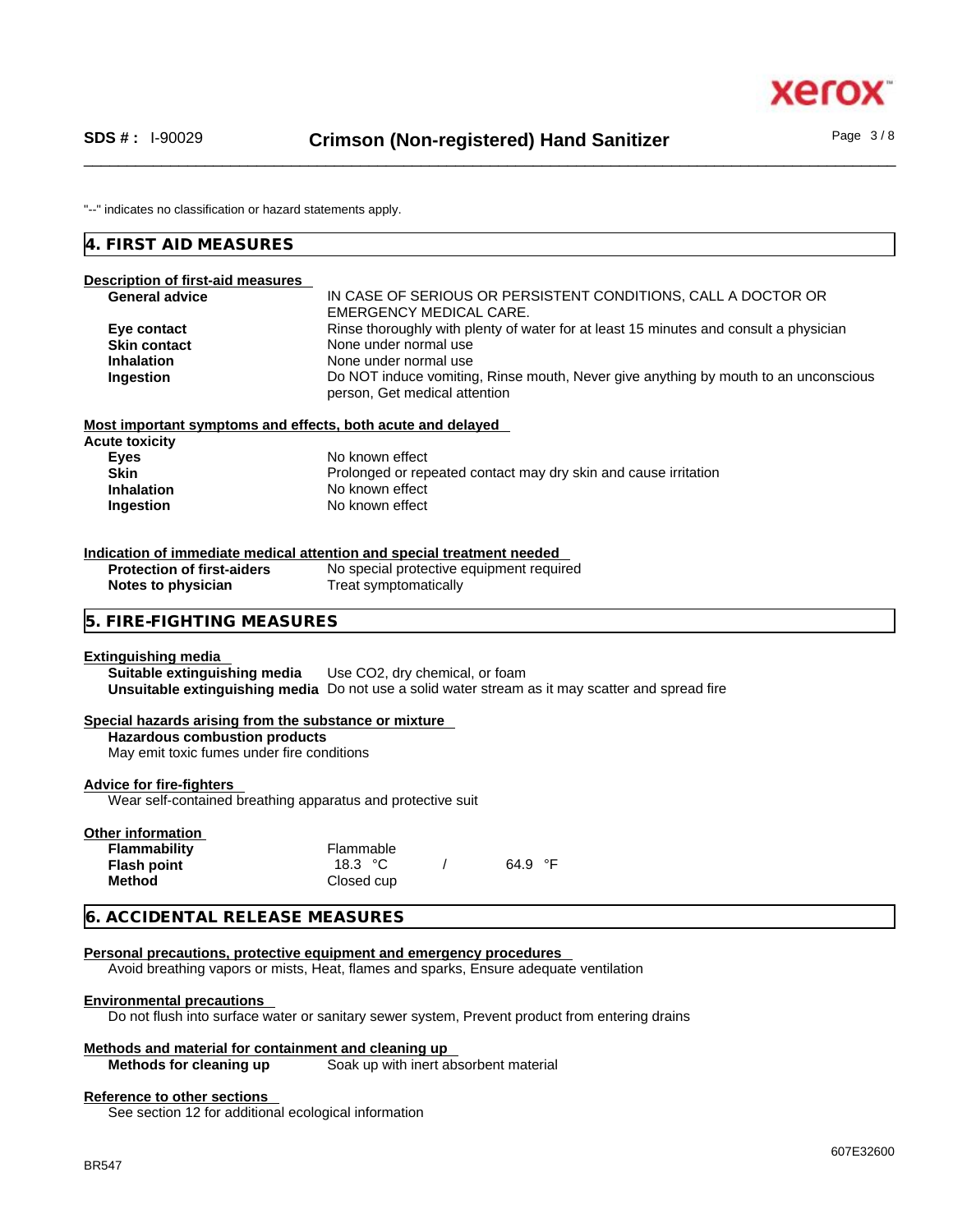

See Section 13 for additional information

| 7. HANDLING AND STORAGE                                                                                                                                                       |                                                                                 |  |
|-------------------------------------------------------------------------------------------------------------------------------------------------------------------------------|---------------------------------------------------------------------------------|--|
| Precautions for safe handling<br>Advice on safe handling                                                                                                                      | Avoid contact with eyes, Keep away from heat, sparks and open flame. No smoking |  |
| <b>Hygiene measures</b>                                                                                                                                                       | Handle in accordance with good industrial hygiene and safety practice           |  |
| Conditions for safe storage, including any incompatibilities<br>Technical measures and storage conditions<br>Keep container tightly closed in a dry and well-ventilated place |                                                                                 |  |
| Incompatible products                                                                                                                                                         | No information available                                                        |  |

#### **Specific end uses**

Personal care

#### **8. EXPOSURE CONTROLS/PERSONAL PROTECTION**

#### **Control parameters**

#### **Exposure Limits**

| <b>Chemical Name</b> | <b>ACGIH TLV</b> | <b>OSHA PEL</b>            |
|----------------------|------------------|----------------------------|
| Isopropyl alcohol    | STEL 400 ppm     | TWA: 400 ppm               |
|                      | TWA: 200 ppm     | TWA: 980 mg/m <sup>3</sup> |
| Glycerol             |                  | TWA: $15 \text{ mg/m}^3$   |
|                      |                  | TWA: $5 \text{ mg/m}^3$    |
| Hydrogen peroxide    | TWA: 1 ppm       | TWA: 1 ppm                 |
|                      |                  | TWA: 1.4 mg/m <sup>3</sup> |

#### **Exposure controls**

**Engineering measures** None under normal use conditions

#### **Individual protection measures, such as personal protective equipment (PPE)**

| <b>Eye/Face protection</b>    | No special protective equipment required, Avoid contact with eyes |
|-------------------------------|-------------------------------------------------------------------|
| <b>Hand protection</b>        | No special protective equipment required                          |
| Skin and body protection      | No special protective equipment required                          |
| <b>Respiratory protection</b> | No special protective equipment required.                         |

#### **Environmental Exposure Controls Environmental Exposure Controls**

Prevent product from entering drains

# **9. PHYSICAL AND CHEMICAL PROPERTIES**

# **Information on basic physical and chemical properties Melting / Freezing Point**  $-89 \text{ °C}$  /  $-127 \text{ °F}$ <br> **Boiling point/range**  $-83 \text{ °C}$  /  $-181 \text{ °F}$ **Boiling point/range Appearance** Liquid **CODO CODE CONCLUSION Physical state** Liquid **Collection Construction Collection Collection Collection Collection Collection Collection Collection Collection Collection Collection Collection Collection Collection Coll Color** Colorless **pH Flash point** 18.3 °C / 64.9 °F **Method** Closed cup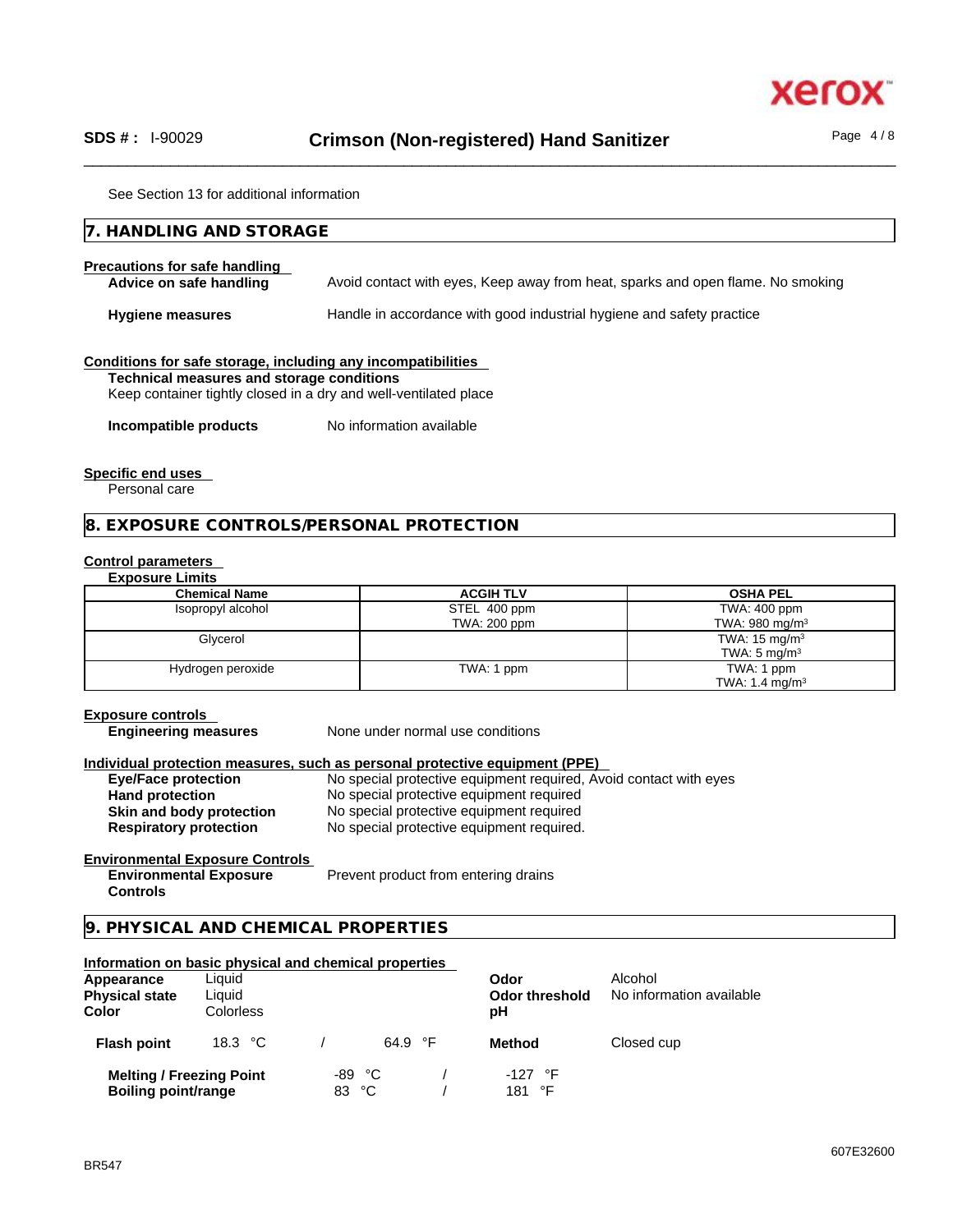

# \_\_\_\_\_\_\_\_\_\_\_\_\_\_\_\_\_\_\_\_\_\_\_\_\_\_\_\_\_\_\_\_\_\_\_\_\_\_\_\_\_\_\_\_\_\_\_\_\_\_\_\_\_\_\_\_\_\_\_\_\_\_\_\_\_\_\_\_\_\_\_\_\_\_\_\_\_\_\_\_\_\_\_\_\_\_\_\_\_\_\_\_\_\_ **SDS # :** I-90029 **Crimson (Non-registered) Hand Sanitizer** Page 5 / 8

| <b>Evaporation rate</b><br><b>Flammability</b><br><b>Flammability Limits in Air</b> | No information available<br>Flammable     |       |       |
|-------------------------------------------------------------------------------------|-------------------------------------------|-------|-------|
|                                                                                     | 2%<br><b>Upper</b>                        | Lower | 12.7% |
| Vapor pressure                                                                      | 43.2 hPa (32.4 mmHg) at 20.0 °C (68.0 °F) |       |       |
| Vapor density                                                                       | 2.1                                       |       |       |
| <b>Specific gravity</b>                                                             |                                           |       |       |
| <b>Water solubility</b>                                                             | Soluble in water                          |       |       |
| <b>Partition coefficient</b>                                                        | No information available                  |       |       |
| <b>Autoignition temperature</b>                                                     | 750 °F<br>399 $°C$                        |       |       |
| <b>Decomposition temperature</b>                                                    | Not determined                            |       |       |
| <b>Viscosity</b>                                                                    | No information available                  |       |       |
| <b>Explosive properties</b>                                                         | Not explosive                             |       |       |
| <b>Oxidizing properties</b>                                                         | Not applicable                            |       |       |

#### **Other information**

None

**10. STABILITY AND REACTIVITY** 

#### **Reactivity**

No dangerous reaction known under conditions of normal use

#### **Chemical stability**

Stable under normal conditions.

#### **Possibility of hazardous reactions**

**Hazardous reactions**<br> **Hazardous polymerization Hazardous polymerization does Hazardous polymerization does not occur** 

#### **Conditions to avoid**

Heat, flames and sparks, Take precautionary measures against static discharges

#### **Incompatible Materials**

No information available

#### **Hazardous decomposition products**

Incomplete combustion and thermolysis may produce gases of varying toxicity such as carbon monoxide, carbon dioxide, various hydrocarbons, aldehydes and soot

#### **11. TOXICOLOGICAL INFORMATION**

#### **Information on toxicological effects**

#### **Acute toxicity**

**Product Information**

No acute toxicity information is available for this product

#### **Component Information**

| <b>Chemical Name</b>   | Oral LD50         | Dermal LD50          | <b>LC50 Inhalation</b>                  |
|------------------------|-------------------|----------------------|-----------------------------------------|
| l alcohol<br>Isopropyl | Rat<br>5045 mg/kg | Rabbit<br>4059 ma/ka | ˈ Rat<br>$72600 \text{ ma/m}^3$<br>∖4 h |
| Glvcerol               | Rat               | Rabbit,              | Rat                                     |
|                        | 12600 ma/ka       | 10 a/ka              | 570 ma/m $\overline{ }$                 |
| Hvdrogen peroxide      | Rat               | Rabbit               | Rat ) 4 h                               |
|                        | 1518 ma/ka        | 9200 ma/ka           | $2000 \text{ ma/m}^3$                   |

**Chronic toxicity**

#### **Sensitization** Not expected to cause skin sensitization

**Neurological Effects** May cause central nervous system depression with nausea, headache, dizziness, vomiting,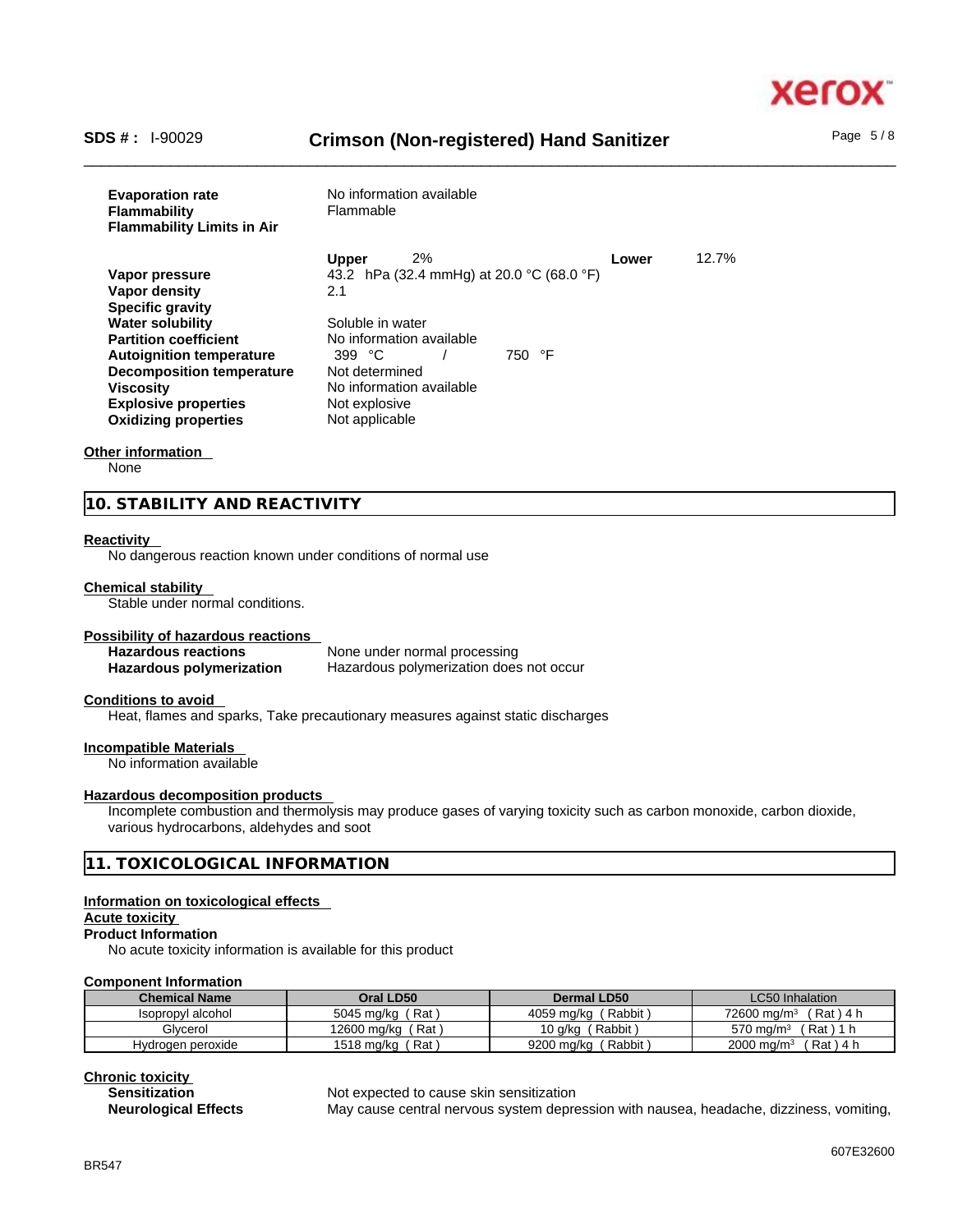xero

\_\_\_\_\_\_\_\_\_\_\_\_\_\_\_\_\_\_\_\_\_\_\_\_\_\_\_\_\_\_\_\_\_\_\_\_\_\_\_\_\_\_\_\_\_\_\_\_\_\_\_\_\_\_\_\_\_\_\_\_\_\_\_\_\_\_\_\_\_\_\_\_\_\_\_\_\_\_\_\_\_\_\_\_\_\_\_\_\_\_\_\_\_\_ **SDS # :** I-90029 **Crimson (Non-registered) Hand Sanitizer** Page 6 / 8

| Target organ effects                                                                              | and incoordination<br>No information available                                                                                                             |
|---------------------------------------------------------------------------------------------------|------------------------------------------------------------------------------------------------------------------------------------------------------------|
| <b>CMR Effects</b><br><b>Mutagenic effects</b><br><b>Reproductive toxicity</b><br>Carcinogenicity | Not expected to be mutagenic<br>This product does not contain any known or suspected reproductive hazards<br>Contains no ingredient listed as a carcinogen |
| Other toxic effects<br><b>Aspiration Hazard</b><br>11.2 Information on other hazards              | Not applicable                                                                                                                                             |

**Endocrine disrupting properties** This product does not contain any known or suspected endocrine disruptors

**12. ECOLOGICAL INFORMATION** 

#### **Toxicity**

| <b>Acute Aquatic Toxicity</b>   |
|---------------------------------|
| <b>Chronic Aquatic Toxicity</b> |

**No product level data available No product level data available** 

#### **Component Information**

| <b>Chemical Name</b> | <b>Toxicity to algae</b>                                                                                | <b>Toxicity to fish</b>                                                                                                                              | Toxicity to<br>microorganisms | Toxicity to daphnia and<br>other aquatic invertebrates |
|----------------------|---------------------------------------------------------------------------------------------------------|------------------------------------------------------------------------------------------------------------------------------------------------------|-------------------------------|--------------------------------------------------------|
| Isopropyl alcohol    | 1000 mg/L EC50 72 h<br>(Desmodesmus<br>subspicatus) 1000 mg/L<br>EC50 96 h (Desmodesmus<br>subspicatus) | $LC50 = 9640$ mg/L<br>Pimephales promelas 96 h<br>LC50= 11130 mg/L<br>Pimephales promelas 96 h<br>LC50> 1400000 µg/L<br>Lepomis macrochirus 96 h     |                               | $EC50 = 13299$ mg/L 48 h                               |
| Glycerol             |                                                                                                         | LC50 51 - 57 mL/L<br>Oncorhynchus mykiss 96 h                                                                                                        |                               | $EC50 > 500$ mg/L 24 h                                 |
| Hydrogen peroxide    | 2.5 mg/L EC50 72 h<br>(Chlorella vulgaris)                                                              | $LC50 = 16.4$ mg/L<br>Pimephales promelas 96 h<br>LC50 18 - 56 mg/L Lepomis<br>macrochirus 96 h LC50 10.0<br>- 32.0 mg/L Oncorhynchus<br>mykiss 96 h |                               | EC50 18 - 32 mg/L 48 h<br>$EC50 = 7.7$ mg/L 24 h       |

### **Persistence and degradability**

Readily biodegradable

#### **Bioaccumulative potential**

BCF 3.16 Bioaccumulation is unlikely

#### **Mobility in soil**

Soluble in water

#### **Component Information**

| .<br>Chemica.<br>71 I IV. | Pow<br>lor |
|---------------------------|------------|
| conronyl<br>`alcohoi      | 0.05       |
| Glycerol<br>.             | 7C<br>1.70 |

## **Results of PBT and vPvB assessment**

This substance is not considered to be persistent, bioaccumulating nor toxic (PBT)

### **Endocrine disrupting properties**

This product does not contain any known or suspected endocrine disruptors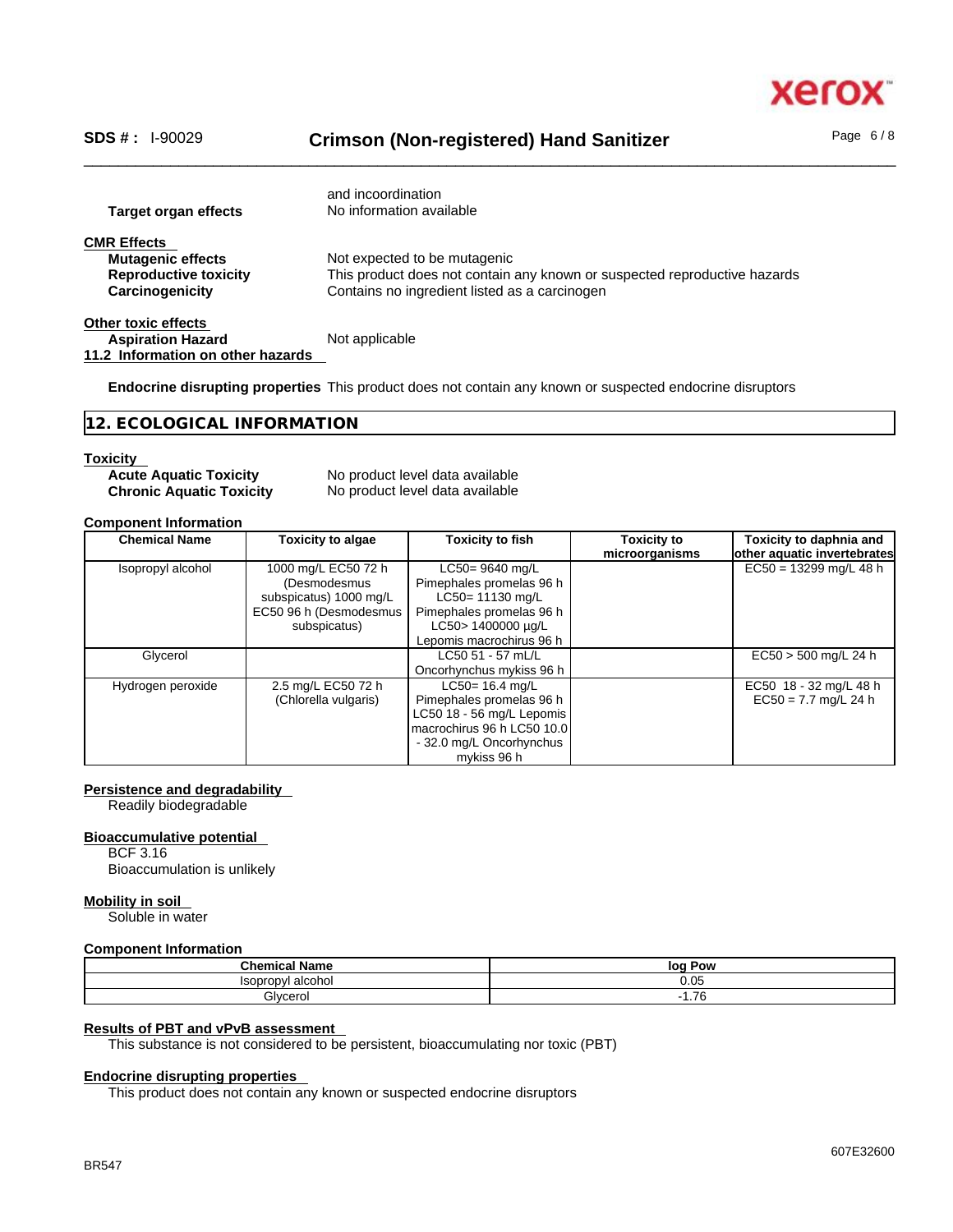#### **Other adverse effects**

No information available

| 13. DISPOSAL CONSIDERATIONS                              |                                                                                                                                                  |  |
|----------------------------------------------------------|--------------------------------------------------------------------------------------------------------------------------------------------------|--|
| Waste treatment methods<br><b>Waste Disposal Methods</b> | This material should be disposed of as a hazardous waste in the United States (D001 EPA<br>code) and Canada. Waste may contain flammable liquid. |  |
| Contaminated packaging                                   | No special precautions are needed in handling this material                                                                                      |  |
| California Marcha Chabra                                 |                                                                                                                                                  |  |

#### **California Waste Status**

This product contains one or more substances that are listed with the State of California as a hazardous waste.

| <b>Chemical Name</b> | <b>California Hazardous Waste Status</b> |
|----------------------|------------------------------------------|
| Isopropyl alcohol    | Toxic                                    |
|                      | lanitable                                |
| Hydrogen peroxide    | Toxic                                    |
|                      | Corrosive                                |
|                      | Ignitable                                |
|                      | Reactive                                 |

#### **14. TRANSPORT INFORMATION**

Subject to regulation as noted below

| <b>Regulation</b> | UN/ID No | Proper shipping name | <b>Hazard class</b> | Subsidiarv<br><b>Inazard class</b> | Packing<br>Group | <b>Exceptions</b> |
|-------------------|----------|----------------------|---------------------|------------------------------------|------------------|-------------------|
| <b>DOT</b>        | UN1219   | Isopropanol          |                     | $- -$                              |                  | $\sim$            |
| <b>ICAO/IATA</b>  | UN1219   | Isopropanol          |                     | $- -$                              |                  | $\sim$ $\sim$     |
| <b>IIMDG/IMO</b>  | UN1219   | Isopropanol          |                     | $\sim$ $\sim$                      |                  | $- -$             |

#### **15. REGULATORY INFORMATION**

**Safety, health and environmental regulations/legislation specific for the substance or mixture**

#### **OSHA Regulatory Status**

This material is considered hazardous by the OSHA Hazard Communication Standard (29 CFR 1910.1200) **Canada** 

This product has been classified in accordance with the hazard criteria of the Hazardous Products Regulations (HPR), and the SDS contains all the information required by the HPR.

#### **International Inventories**

**TSCA** Complies

# **U.S. Federal Regulations**

# **SARA 313**

Section 313 of Title III of the Superfund Amendments and Reauthorization Act of 1986 (SARA). This product contains a chemical or chemicals which are subject to the reporting requirements of the Act and Title 40 of the Code of Federal Regulations, Part 372:

| <b>Cham</b><br>Name<br><br>спеннса | <b>CAS N</b><br>` No.                | -949<br>⊺hreshold<br><br>sΑ<br>Values<br>. и<br>-70 |  |
|------------------------------------|--------------------------------------|-----------------------------------------------------|--|
| alcohol<br><b>Isopropyl</b>        | $\sim$<br>~-<br>$01 -$<br>ാ-<br>- 1. | .                                                   |  |
| .                                  |                                      |                                                     |  |

#### **Clean Water Act**

This product does not contain any substances regulated as pollutants pursuant to the Clean Water Act (40 CFR 122.21 and 40 CFR 122.42)

#### **Clean Air Act,Section 112 Hazardous Air Pollutants (HAPs) (see 40 CFR 61)**

This product contains the following HAPs: